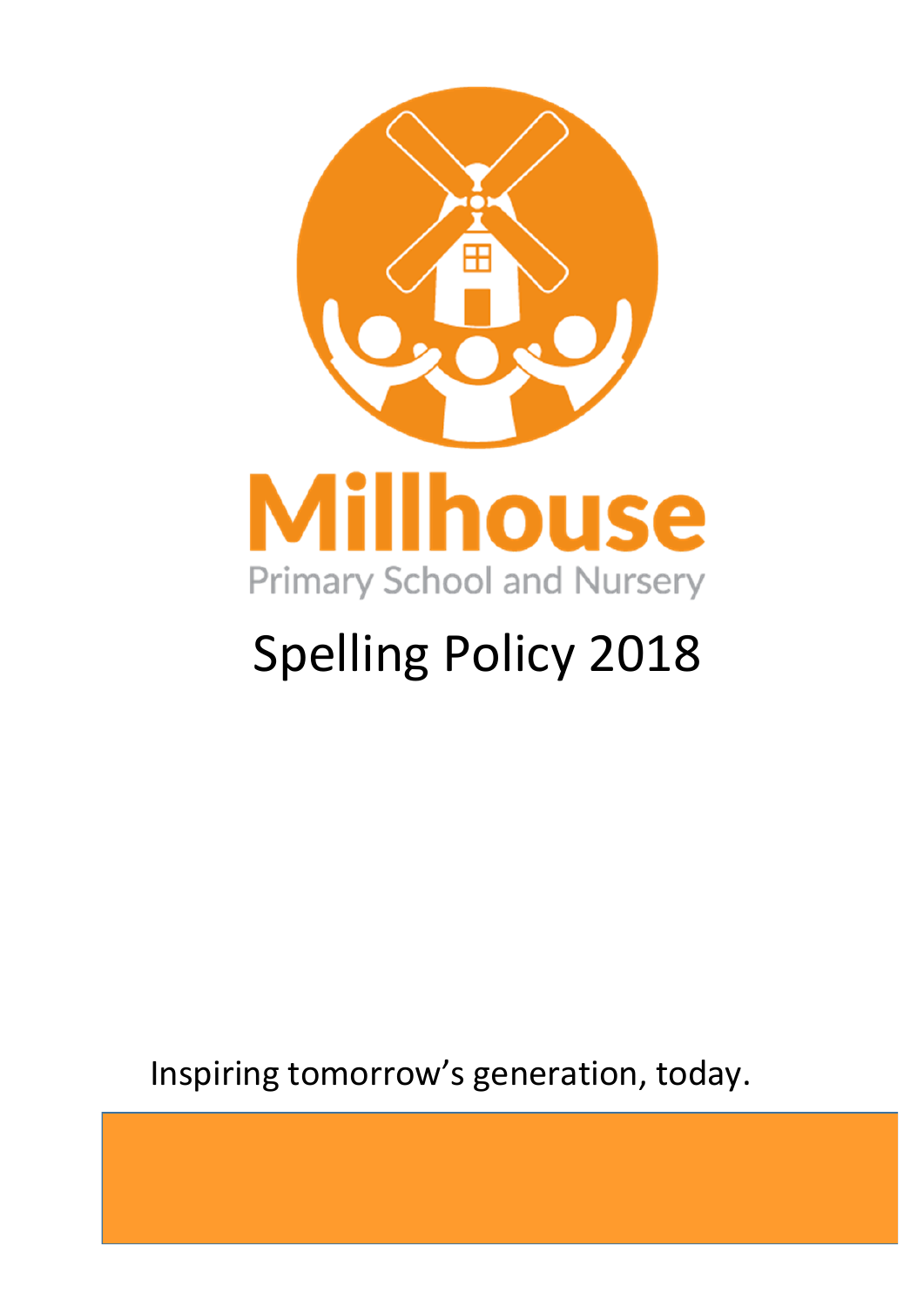Spelling is an integral part of children's reading and writing development. As children develop spelling competency, their confidence and independence in writing will increase.

## **The aims of spelling at Millhouse Primary School**

- Children to become confident, independent spellers using a range of skills and strategies.
- Children to have an interest in words and their meanings (dictionary work including etymology)
- Children to have a growing vocabulary.
- Children to use spelling skills in many areas of the curriculum
- Ability to use prefixes and suffixes to alter word meanings (morphology)

### **Objectives**

To teach children to:

- Spell confidently the words that they are using frequently in their writing
- Spell new words with an increasing range of phonetic knowledge.
- Learn to check and correct spellings using strategies as listed below
- Learn strategies to spell unknown words correctly.
- Building on quality teaching of phonics
- Ensure full coverage of National Curriculum requirements
- To develop spelling strategies: morphology, etymology, patterns in words

### **Teaching and Learning Strategies.**

Spelling is taught up to 5 times a week, using the cycle listed below. A dictation test will take place once a week on recently learnt spelling patterns and high frequency words.

> Activate prior knowledge Revisit previous linked learning **Teach** Introduce the new concept Explain Investigate Model Practise Individual/groupwork

Revise

Extend/explore the concept independently Investigate Generalise

Apply/Assess

Assessthrough independent application Explain and demonstrate understanding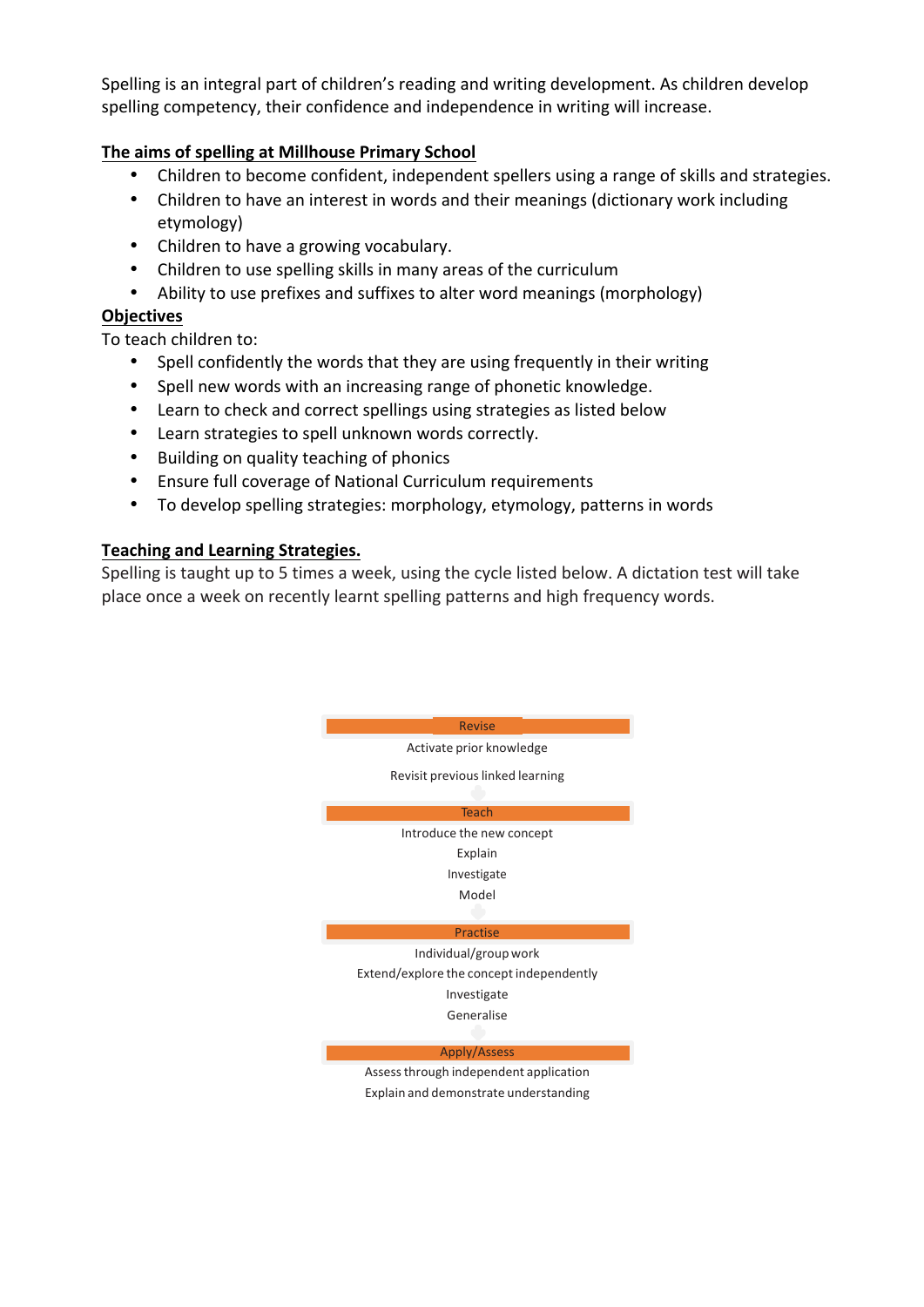| Look, say, cover,<br>write, check                       | This is probably the most common strategy used to learn spellings.<br>Look: first look at the whole word carefully and if there is one part of the word that<br>is difficult, look at that part in more detail.<br>Say: say the word as you look at it, using different ways of pronouncing it if that will<br>make it more memorable.<br><b>Cover:</b> cover the word.<br>Write: write the word from memory, saying the word as you do so.<br>Check: Have you got it right? If yes, try writing it again and again! If not, start again -<br>look, say, cover, write, check.                                                                                                                                                                |
|---------------------------------------------------------|----------------------------------------------------------------------------------------------------------------------------------------------------------------------------------------------------------------------------------------------------------------------------------------------------------------------------------------------------------------------------------------------------------------------------------------------------------------------------------------------------------------------------------------------------------------------------------------------------------------------------------------------------------------------------------------------------------------------------------------------|
| <b>Trace, copy and</b><br>replicate<br>(and then check) | This is a similar learning process to 'look, say, cover, write, check' but is about<br>developing automaticity and muscle memory.<br>Write the word out on a sheet of paper ensuring that it is spelt correctly, and it is<br>large enough to trace over. Trace over the word and say it at the same time. Move<br>next to the word you have just written and write it out as you say it. Turn the page<br>over and write the word as you say it, and then check that you have spelt it correctly.<br>If this is easy, do the same process for two different words at the same time. Once<br>you have written all your words this way and feel confident, miss out the tracing and<br>copying or the tracing alone and just write the words. |
| <b>Simultaneous Oral</b><br><b>Spelling</b>             | Children to complete the grid listed below whilst saying the spelling:<br>Model and write (rainbow<br>copy<br>write, trace, pyramid)<br>Spell from memory (covering<br>Write with eyes closed<br>row above)                                                                                                                                                                                                                                                                                                                                                                                                                                                                                                                                  |
| <b>Segmentation</b><br>strategy                         | The splitting of a word into its constituent phonemes in the correct order to<br>support spelling.<br>Teachers may also use syllable grids. This may be more appropriate for older<br>learners.                                                                                                                                                                                                                                                                                                                                                                                                                                                                                                                                              |
| <b>Drawing around</b><br>the word to show<br>the shape  | Draw around the words making a clear distinction in size where there are ascenders<br>and descenders. Look carefully at the shape of the word and the letters in each box.<br>Now try to write the word making sure that you get the same shape.                                                                                                                                                                                                                                                                                                                                                                                                                                                                                             |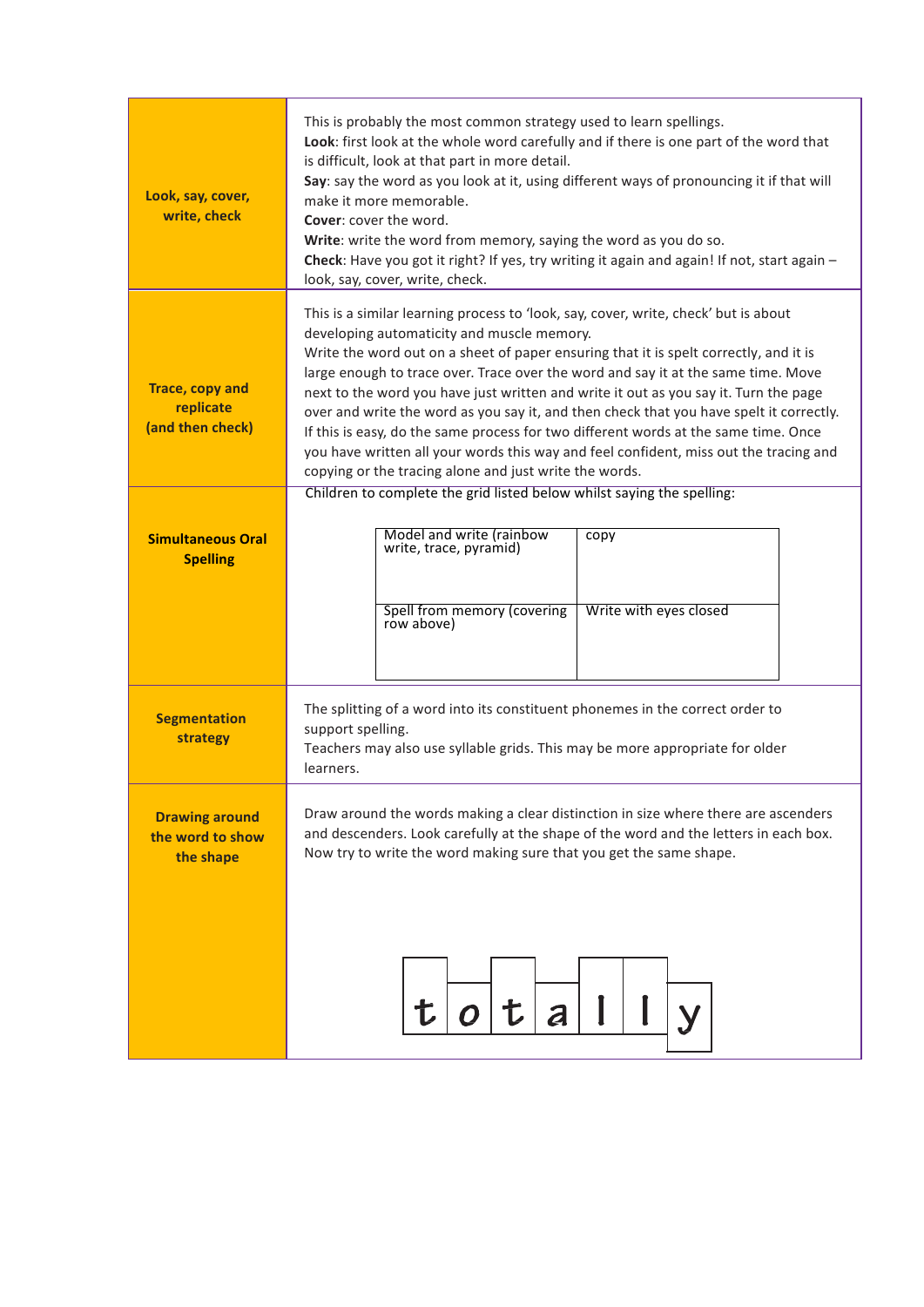|                                            | Writing the words linked to the teaching focus with speed and fluency. The aim<br>is to write as many words as possible within a time constraint. |
|--------------------------------------------|---------------------------------------------------------------------------------------------------------------------------------------------------|
|                                            | Pupils can write words provided by the teacher or generate their own examples.                                                                    |
| <b>Quick Write</b>                         | For example, in two minutes write as many words as possible with the $/$ i:/                                                                      |
|                                            | phoneme.                                                                                                                                          |
|                                            | This can be turned into a variety of competitive games including working in teams and                                                             |
|                                            | developing relay race approaches                                                                                                                  |
|                                            |                                                                                                                                                   |
|                                            | Quick write grid: spell words; root word - suffix patterns (child, children, childish,<br>childhood, childlike, childless)                        |
|                                            |                                                                                                                                                   |
|                                            | Teacher to give children words and ask them to explore patterns (teacher to consider                                                              |
| <b>Spelling Investigation</b>              | patterns).                                                                                                                                        |
|                                            |                                                                                                                                                   |
|                                            | This strategy is all about making a word memorable. It links to meaning in order to                                                               |
|                                            | try to make the spelling noticeable.                                                                                                              |
|                                            |                                                                                                                                                   |
|                                            |                                                                                                                                                   |
|                                            |                                                                                                                                                   |
|                                            |                                                                                                                                                   |
| <b>Drawing an image</b><br>around the word | Mönärdity                                                                                                                                         |
|                                            |                                                                                                                                                   |
|                                            |                                                                                                                                                   |
|                                            |                                                                                                                                                   |
|                                            |                                                                                                                                                   |
|                                            | You can't use this method as your main method of learning spellings, but it                                                                       |
|                                            | might work on those that are just a little more difficult to remember.                                                                            |
|                                            |                                                                                                                                                   |
|                                            | This strategy is useful where the vowel choices are the challenge in the words. Write                                                             |
| <b>Words without</b>                       | the words without the vowels and pupils have to choose the correct grapheme to put in                                                             |
| <b>vowels</b>                              | the space. For example, for the word field:                                                                                                       |
|                                            |                                                                                                                                                   |
|                                            | ıи                                                                                                                                                |
|                                            |                                                                                                                                                   |
|                                            |                                                                                                                                                   |
|                                            | This method of learning words forces you to think of each letter separately.                                                                      |
|                                            |                                                                                                                                                   |
|                                            | р<br>pу                                                                                                                                           |
|                                            | pyr                                                                                                                                               |
| <b>Pyramid words</b>                       | pyra                                                                                                                                              |
|                                            | pyram                                                                                                                                             |
|                                            | pyrami                                                                                                                                            |
|                                            | pyramid                                                                                                                                           |
|                                            | You can then reverse the process so that you end up with a diamond.                                                                               |
|                                            |                                                                                                                                                   |